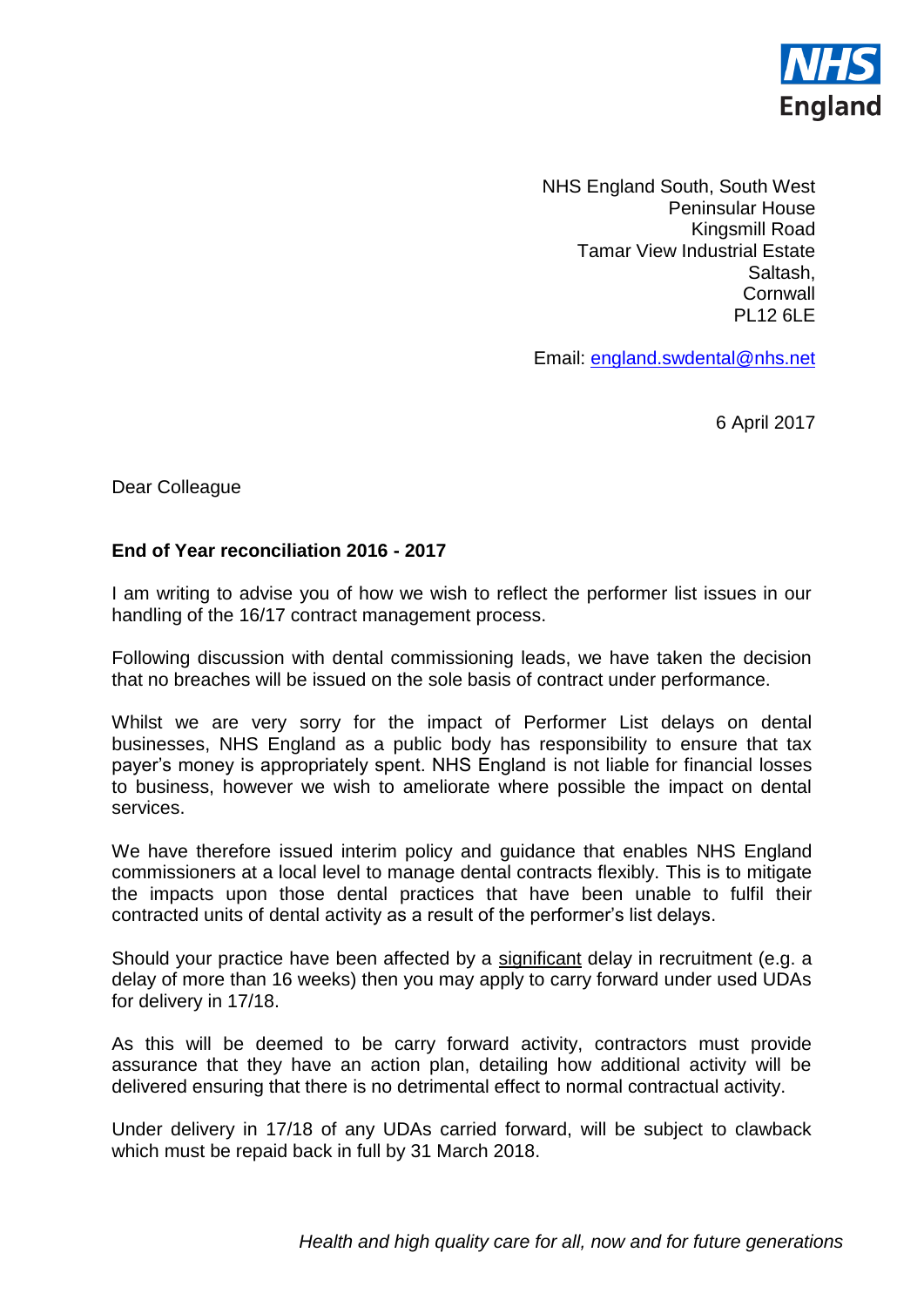If you have been affected by a delay of a performer list application of  $> 16$  weeks and would like to apply to roll forward any 16/17 under delivery, please complete the attached template and return to your local office no later than 31 May 2017.

Tolerance for over delivery will remain at 102%.

Yours Sincerely,

 $y$  Gry

Julia Cory Head of Primary Care NHS England - South (South West)

Practice Name: **with an action of the Carolina Control** of Practice Name:

*Health and high quality care for all, now and for future generations*